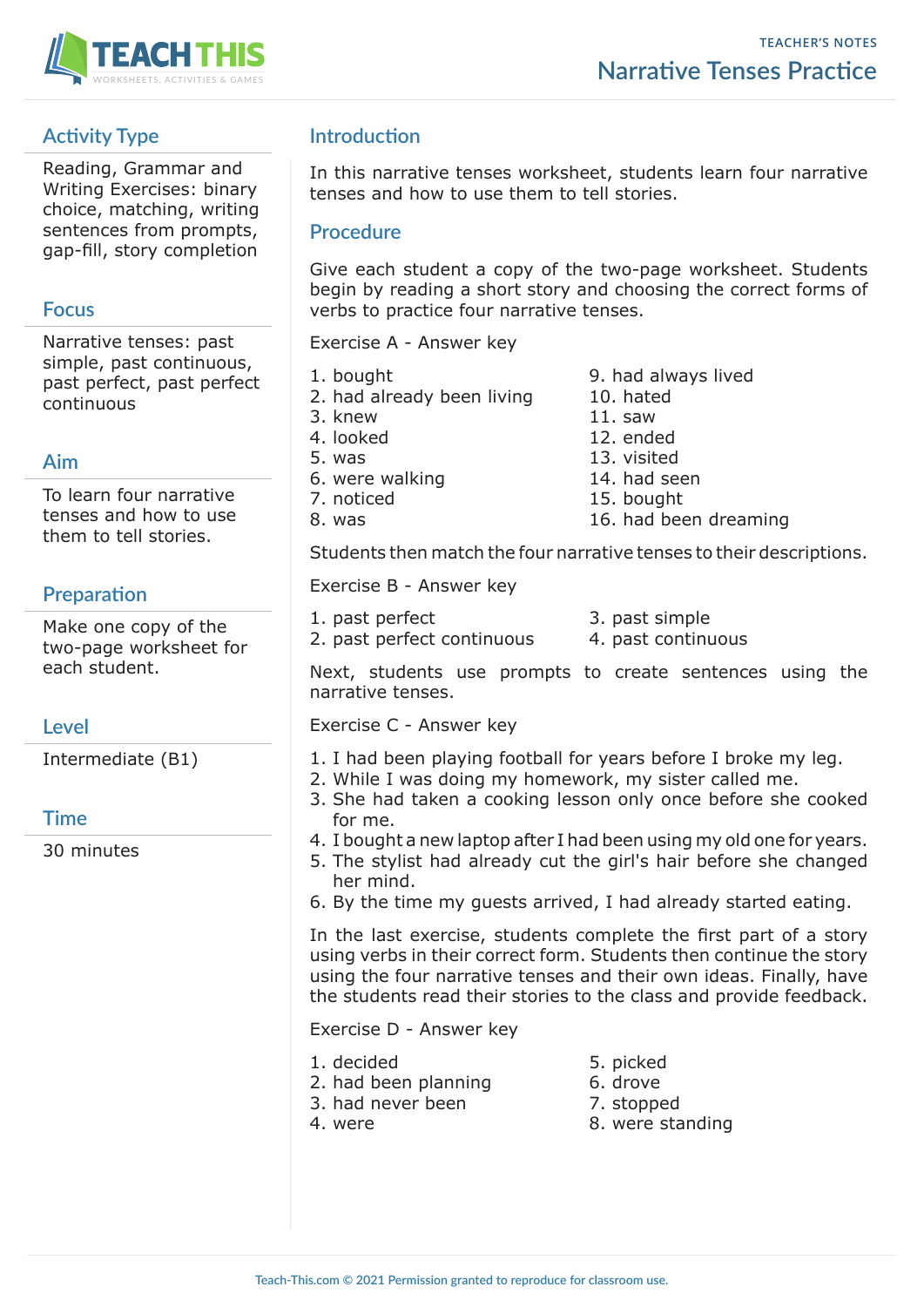

### **A. Read the short story and choose the correct forms of the verbs.**

#### **First Time Buyers**

Last year, my wife and I (1) *bought* / *were buying* our first house. We (2) *had already been living* / *were already living* together for 5 years before we bought our house, so we (3) *knew* / *were knowing*  how to live together. I'll never forget the first house we (4) *looked* / *had looked* at. It (5) *was* / *was* 



*being* a small house in the suburbs with small windows. While we (6) *were walking* / *had walked* around the house, I (7) *noticed* / *was noticing* how dark and depressing it (8) *was* / *had been*. I (9) *was always living* / *had always lived* in a house with a lot of light and big windows, so I instantly (10) *hated* / *was hating* it. We (11) *saw* / *had seen* a few more houses after that which were all quite nice. We (12) *ended* / *had ended* up buying the second house that we (13) *visited* / *were visiting*. We (14) *had been seeing* / *had seen* it twice before we (15) *bought* / *had bought* it, just to be sure. I (16) *had been dreaming* / *was dreaming* of this day for a long time. Now, we have moved in. I'm really happy.

**B. Match the narrative tenses from the box to their descriptions.**

| past simple                   | past continuous | past perfect | past perfect continuous |
|-------------------------------|-----------------|--------------|-------------------------|
|                               |                 |              |                         |
| event in the past.            |                 |              |                         |
|                               |                 |              |                         |
| another past action or event. |                 |              |                         |
|                               |                 |              |                         |
|                               |                 |              |                         |

time in the past.